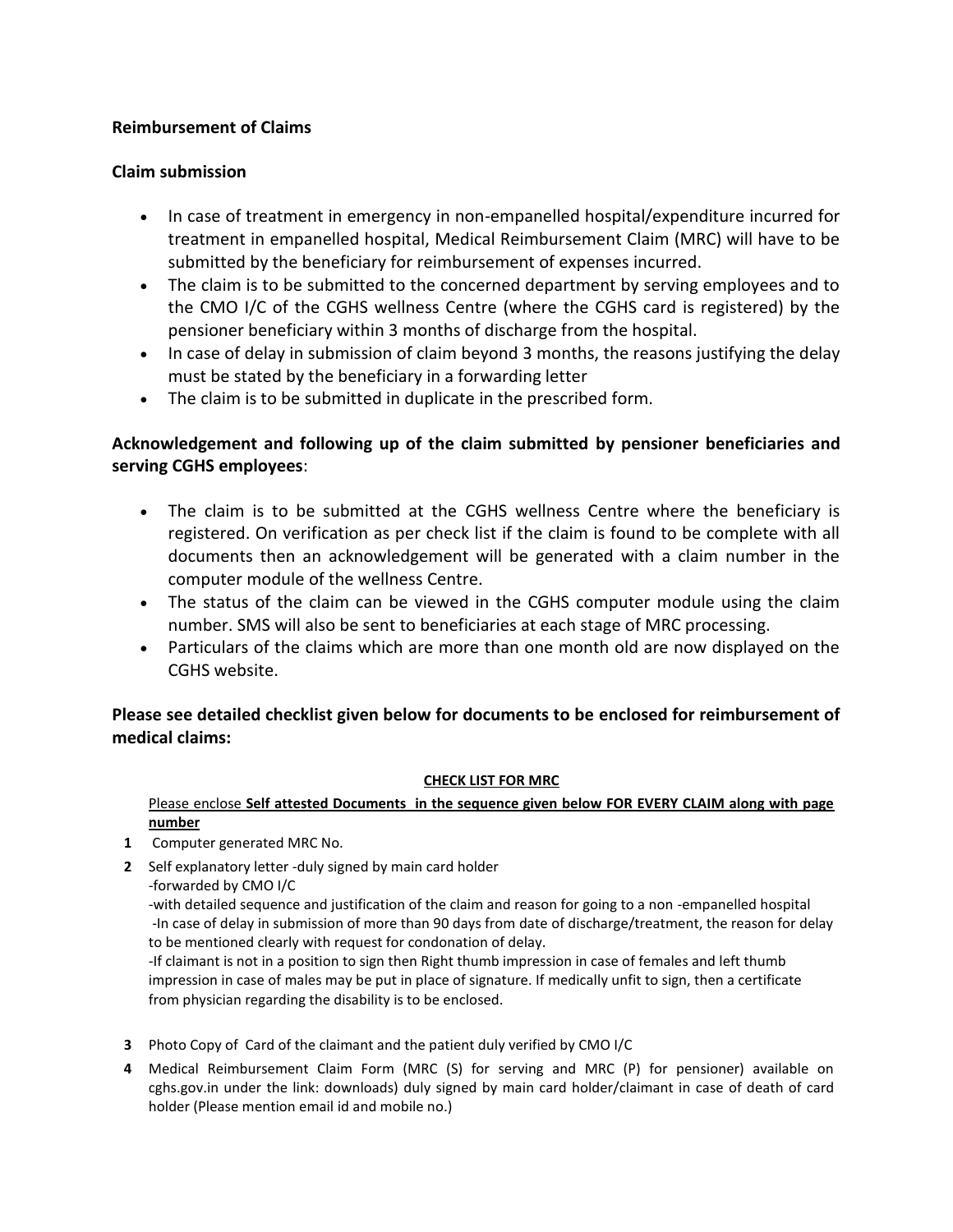**5 Mandate Form -MANDATE FORM IS MANDATORY (Please see "Downloads" for Mandate Form). In addition:**

a. Cancelled cheque/photocopy of cheque bearing name of the main card holder/claimant in case of death of main card holder **OR**

b. Copy of pass book showing account number with name of main card holder /claimant in case of death of main card holder **OR**

c. Mandate form verified from concerned bank, if name of main card holder/claimant is not present on cheque.

- **6** Original permission letter/ original emergency certificate.
- **7** Discharge summary in original/copy
- **8** Copy of referral from the specialist / advice of the specialist wherever this applies.
- **9** Final consolidated bill in original.
- **10** Original or copy of break up of hospital bill (Interim bill is not valid.)
- **11** Receipts in original of total amount paid to hospital/pharmacy. Please note:

(a)Invoice needed in case of implants/devices specifying batch number and specifications of the device/implant

(b) If 'duplicate' receipt is enclosed in place of original, then affidavit regarding lost receipts needs to be submitted with MRC.

- **12** List of all receipts/bills enclosed in the medical claim with receipt number/bill number showing total claimed amount.
- **13** Duplicate set of whole claim with page numbers.
- **14** Whether taken any advance or no-please state Yes/NO.

If advance taken, then utilization certificate from hospital that the advance amount has been utilized

#### **BENEFICIARIES TO PLEASE NOTE:**

## **\* KINDLY NUMBER ALL PAGES OF YOUR MRC IN THE SEQUENCE GIVEN ABOVE**

**\*THEN MAKE 2 PHOTOCOPIES OF THE CLAIM**

**\*RETAIN 1 SET WITH YOURSELF AS RECORD AND SUBMIT THE OTHER SET ALONG WITH THE ORIGINAL MRC TO THE WELLNESS CENTRE**

**\* IF THE CLAIM IS BEING RETURNED AFTER CLEARING ANY OBJECTION THEN THE FRESH DOCUMENTS SUBMITTED SHOULD BE IN DUPLICATE**

#### **CHECK LIST FOR MRC FOR SPECIAL CASES**

Please enclose **Self attested Documents in the sequence given below along with page number**

## **1 If original bill lost (as per Medical Claim Form (S) or (P) )**

· Affidavit on non-judicial stamp paper CLEARLY MENTIONING details of the lost document as per Annexure I of MRC Form.

Photocopies of all the above claim papers duly verified by treating specialist.

## **2 For cases where partial credit is given :**

. Complete final bill of hospital with break up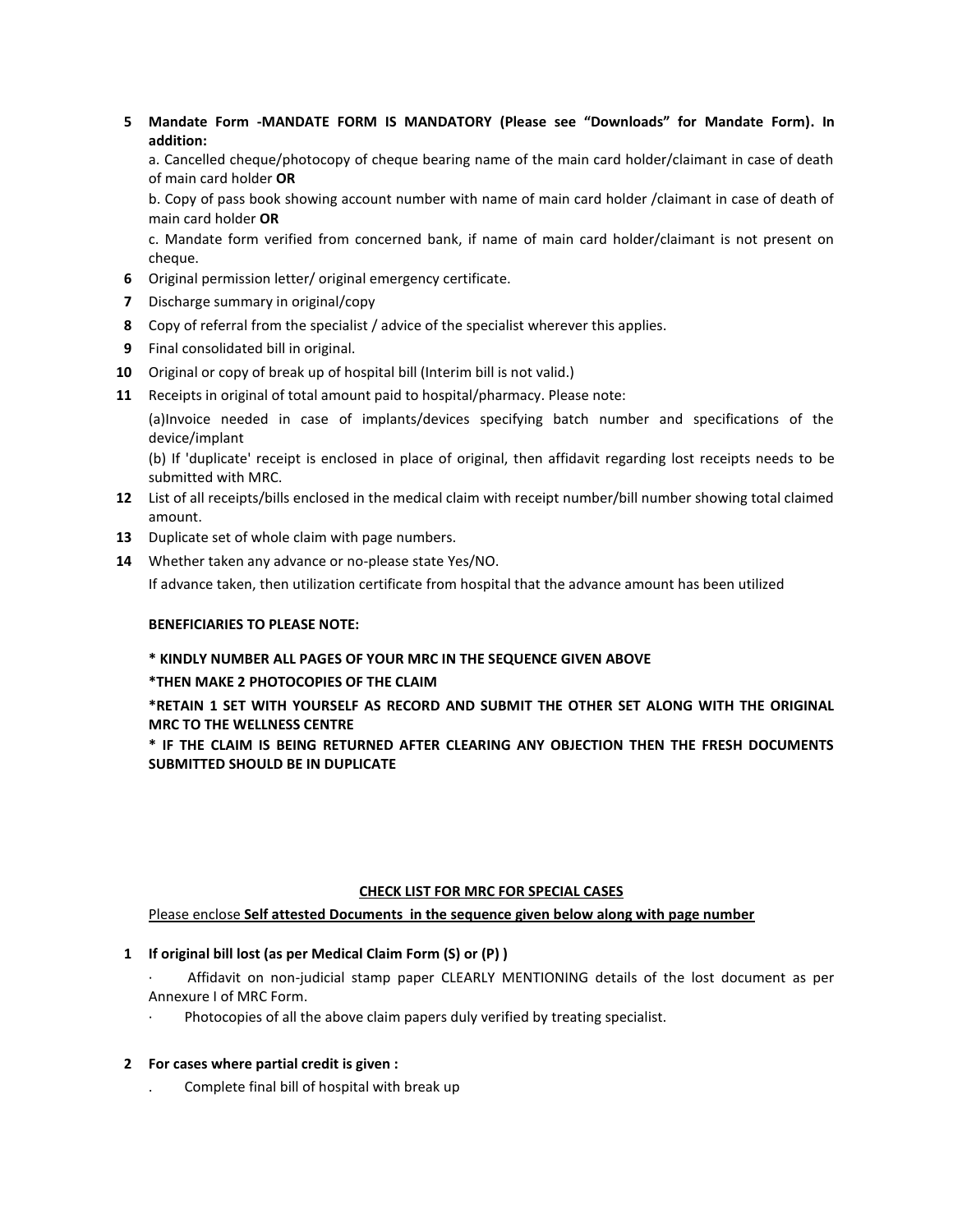Break up bill from the hospital for items for which credit was not given.

### **3 In case of death of the card holder please note :**

. Death of main card holder (pensioner)-only living spouse is the eligible claimant irrespective of who has made the payment to the hospital for treatment.

. Death of family pensioner (spouse)-Any of the living children can claim reimbursement provided he/she gives an affidavit that he is the legal heir and a separate NOC from other heirs that they have no objection if reimbursement is made to the legal heir (as per Annexure II of MRC Form).

. Death of pensioner with no living spouse/ death of family pensioner and no surviving children, then a 'succession certificate' issued by the court has to be produced by whosoever is the claimant (proving that he is the legal heir) along with the proof that payment to the hospital has been made by him.

### **Documents to be enclosed in Death Cases :**

- Affidavit on non judicial stamp paper by the claimant (as per Annexure II of MRC Form)
- NOC from all the legal heirs separately for each individual.
- Death certificate.
- Copy of death summary from the hospital.

. ID proof of claimant with name of father in cases where both main card holder and spouse have expired

- . Succession certificate issued by court wherever required (see above)
- **4 In cataract surgery with Intra Ocular Lens (IOL) claims (as per OM no. 536/2012/R & H/CGHS dated 21/08/2014)**

Original sticker of IOL with batch number of IOL, duly signed and stamped by the surgeon of private empanelled hospital

. Bill of IOL showing type of IOL used and IOL batch no. in case of surgery in private empanelled hospital

- Discharge summary/prescription to mention:
- (a) type of IOL (Hydrophobic Foldable/Hydrophilic Acrylic/Scleral Fixated/PMMA (AC/PC) ) used
- (b) Type of cataract surgery done

#### **5 For Cardiac/vascular stents (as per OM no. 1002/2006/CGHS (R&H)/CGHS(P) dated 31/10/2011)**

- . Outer pouch of the stent with sticker on it with batch no. and other details.
- . Invoice of the stent from the private empanelled hospital with batch number. and details of stent

. Certificate from empanelled hospital that they have not charged the beneficiary more than the rate at which the stent has been procured by the hospital

- . Angiography report (for opinion of Government specialist)
- . CD of angiography & PTCA(for opinion of Governement specialist)
- **6 For Pacemaker, Combo Device, Defibrillator,Rotablator (as per OM no. 12034/02/2014/Misc-CGHS-DIII dated 22/7/2014)**
	- . Sticker of device having batch number
	- . Copy of terms of warranty
	- . ECG and Holter report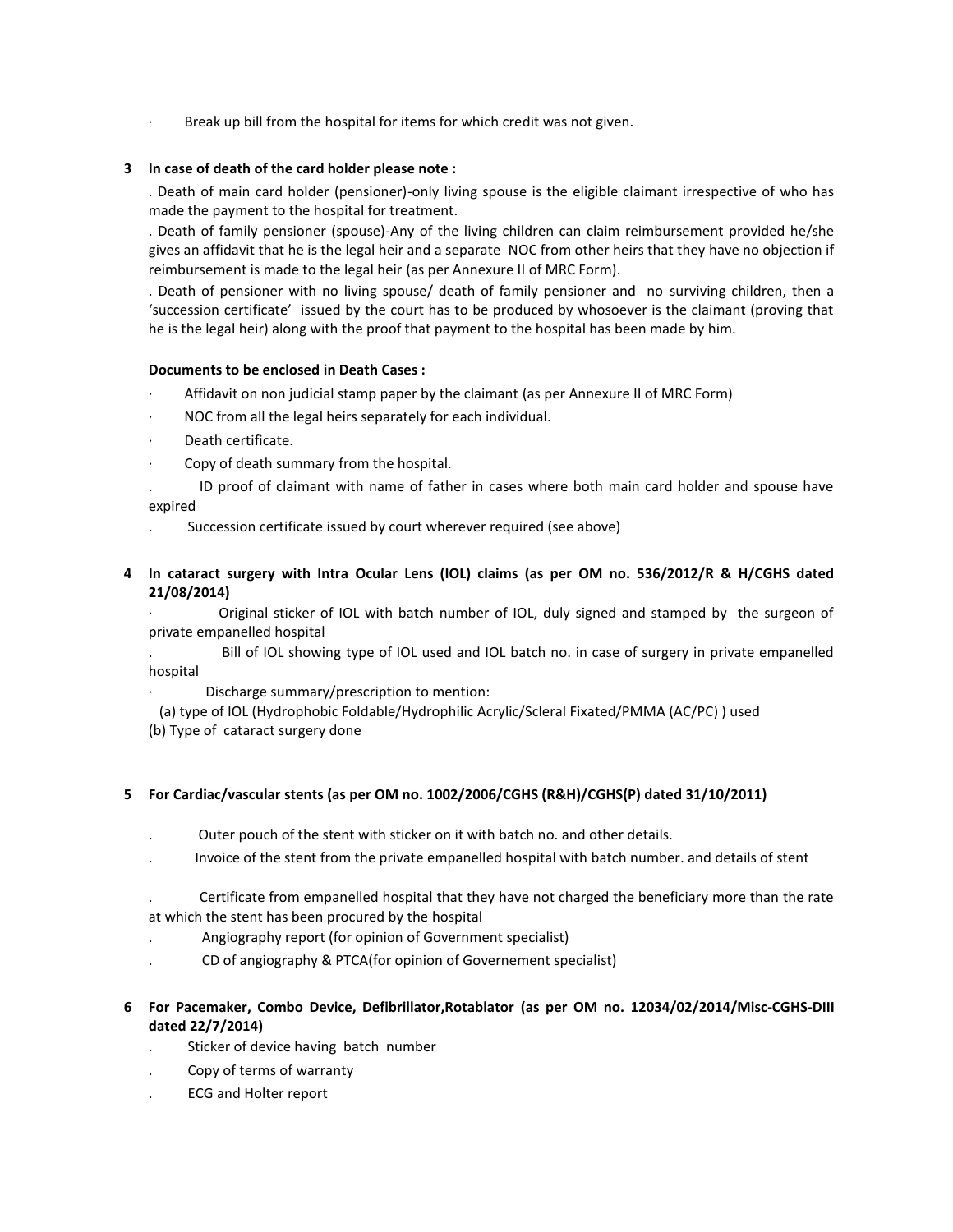- . ECHO cardiography report
- . In case of replacement, copy of warranty of earlier device to be submitted

### **7 Ambulance used (as per OM no. S-4924/2010/CGHS(R&H)/CGHS(P) dated 17/1/2011)**

Ambulance is allowed only for going to the hospital in emergency. It is not allowed after discharge.

Certificate from the treating doctor for justification stating the following  $-$  "The ambulance was essential as it was an emergency and any other mode of transport would have aggravated the patients condition or endangered his life. Ambulance has been used within the city limits"

## **8 Knee & Hip Implants (as per OM no. Z.15025/74/2017/DIR/CGHS/EHS dated 26/09/2017) : ceiling rates applicable.**

. Cost of knee implant component-wise along with brand name, name of manufacturer/importer/batch number/specifications and other details, if any to be mentioned in the final bill/invoice

**9 For special Nurse/Aya/attendant- Permitted only Govt. Hospital for in patients or private recognized hospital where treatment has been taken with prior permission. No reimbursement of domiciliary nurse/aya/attendent (as per OM no. S-11011/7/88-CGHS (P) dated 3/8/1988)**

Certificate from treating doctor that services of special nurse/aya/attendant were essential for recovery/prevention of serious deterioration in the patient

#### **10 For Domiciliary Physiotherapy (as per OM no. S-11011/24/2011/CGHS(P) dated 1/6/2011)**

**.** Prescription from PMT specialist/Ortho/Neuro/Neurosurgery/ENT specialist for home based rehabilitation programme which should include the following descriptive specifics:

1.The therapy to be used:

- a. Electrotherapy;
- b. Active Exercise Therapy;
- c. ADL Training;
- d. Speech Therapy;
- e. Gait Training; and
- f. Passive Exercises.
- 2.The technical person required to institute the therapy
- 3.The frequency of the therapy required by the patient
- 4.Duration of the therapy programme
- **.** Receipt in original for payment made with stamp and designation of person who has given therapy

**.** In case of locomotor disability, certificate showing >80% disability or 2 Govt specialists to certify that patient is totally dependent on care giver.